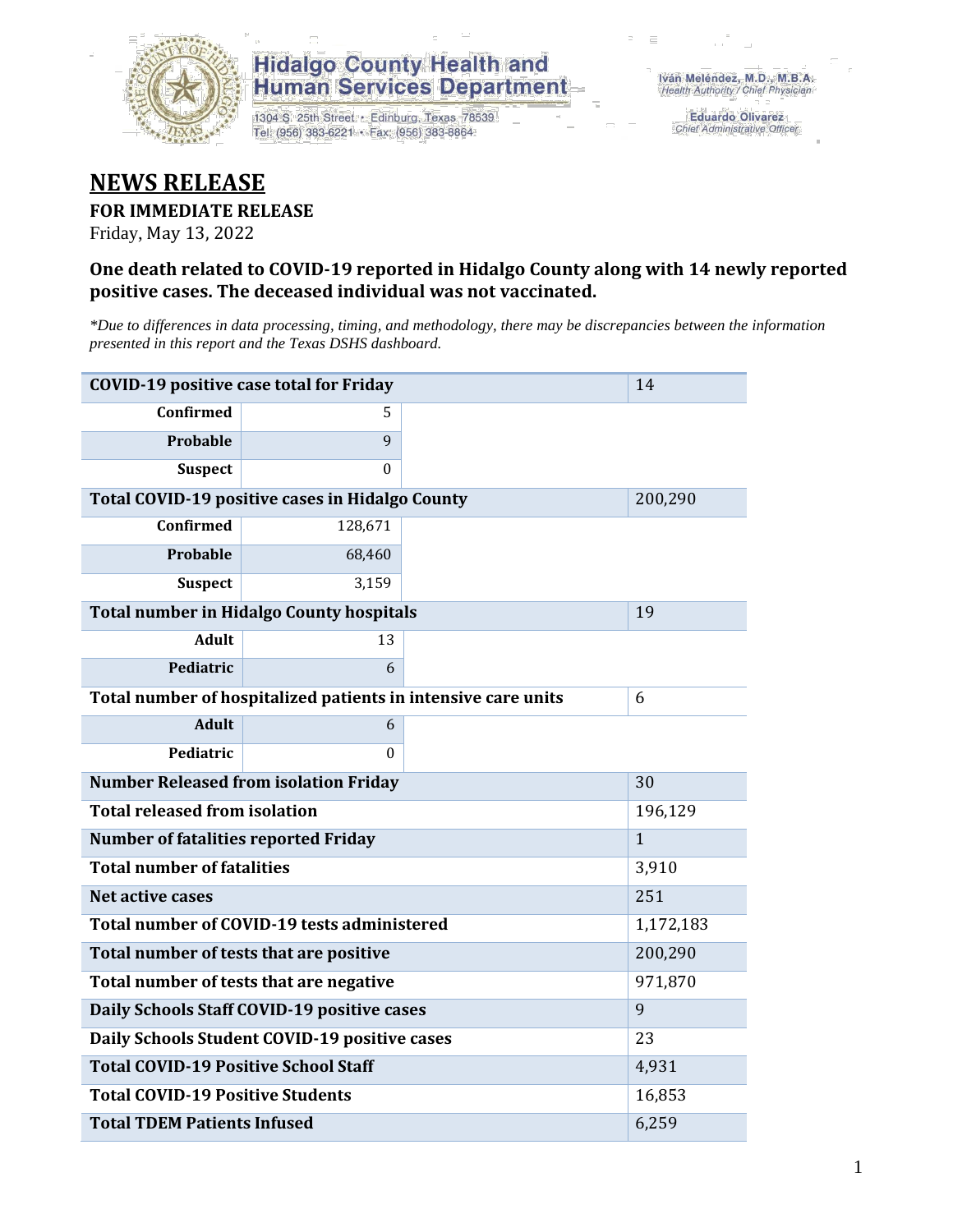

### **Hidalgo County Health and Human Services Department**

1304 S. 25th Street · Edinburg, Texas 78539 Tel: (956) 383-6221 · Fax: (956) 383-8864

Iván Meléndez, M.D., M.B.A. Health Authority / Chief Physician

> **Eduardo Olivarez** Chief Administrative Officer

*Hidalgo County uses the case status definition provided by the Texas Department of State Health Service's 2020 Epi Case Criteria Guide revised November 2020.*

- *1. Confirmed: A person who has tested positive through a molecular or PCR (oral or nasal swabs) test that looks for the presence of the virus's genetic material.*
- *2. Probable: A person who meets presumptive laboratory evidence through detection of COVID-19 by antigen test in a respiratory specimen.*
- *3. Suspect: A person who meets supported laboratory evidence through detection of specific antibodies in serum, plasma, whole body, and no prior history of being confirmed or probable case.*

*For more information of case status definition for COVID-19, please refer to:*

<https://www.dshs.state.tx.us/IDCU/investigation/epi-case-criteria-guide/2020-Epi-Case-Criteria-Guide.pdf>

| <b>Age Range</b> | <b>Number of Cases</b> |  |  |
|------------------|------------------------|--|--|
| $0 - 11$         | $\overline{2}$         |  |  |
| 12-19            | $\overline{2}$         |  |  |
| 20s              | 3                      |  |  |
| 30 <sub>s</sub>  | 1                      |  |  |
| 40s              | 3                      |  |  |
| 50s              | 2                      |  |  |
| 60s              | 0                      |  |  |
| $70+$            | 1                      |  |  |
| Total:           | 14                     |  |  |

#### Case Breakdown by Age Group: The death includes:

| <b>Age Range</b> |     | Gender            | City     |  |
|------------------|-----|-------------------|----------|--|
|                  | 70+ | Male <sup>-</sup> | Edinburg |  |